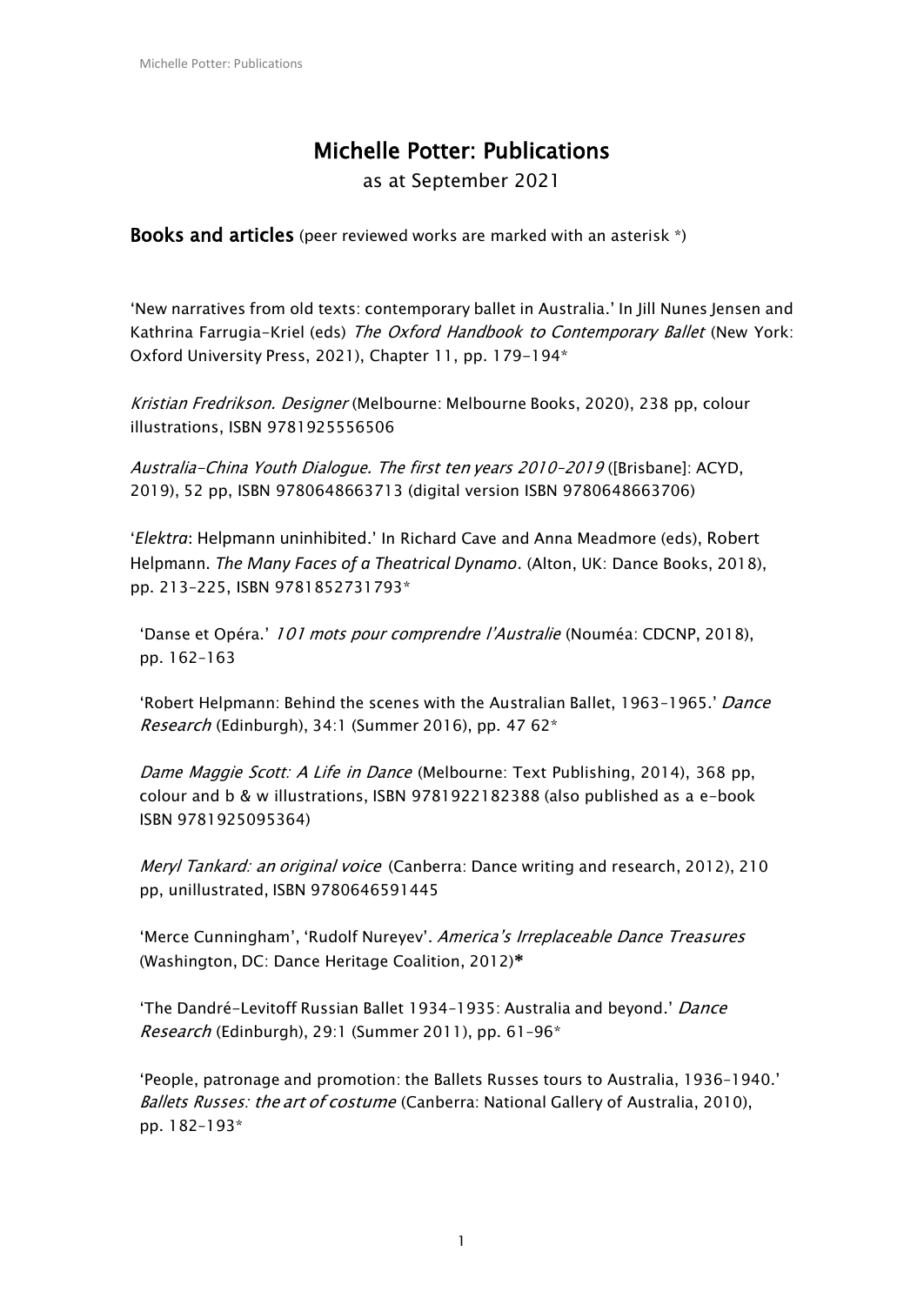'Tributes: Impressions—Irina Baronova; The fire and the rose—Valrene Tweedie.' Brolga (Canberra), 29 (December 2008), pp. 6–16

'Archive bündeln: Das Beispiel Australien.' trans. Franz Anton Cramer. Tanz und ArchivePerspectiven für ein kulturelles Erbe, ed. Madeline Ritter, series Jahresmitteilungen von Tanzplan Deutschland (Berlin: Tanzplan Deutschland, 2008), pp. 50–53\*

'Arnold Haskell in Australia: did connoisseurship or politics determine his role?' Dance Research (Edinburgh), 24:1(Summer 2006), pp. 37-53\*

'Chapter 7: In the air: extracts from an interview with Chrissie Parrott.' Thinking in Four Dimensions: Creativity and Cognition in Contemporary Dance, eds. Robin Grove, Catherine Stevens and Shirley McKechnie (Melbourne: Melbourne University Publishing, 2005), pp. 95–106 \*

'Wild Swans and peevish reviewers', Australian Art Review, November 2003-February 2004, pp. 41-42

A Collectors' Book of Australia Dance (Canberra: National Library of Australia, 2002), c. 120 pages (c. 74 plates in colour and black and white with introductory text)

'Time and age: perspectives on the work of Graeme Murphy.' Choreography and Dance: Dance in Australia, Influences and Present Trends (London), 6 (pts 2 & 3, 2001), pp. 91–99 \*

'A Tribute to Peggy van Praagh. B: Archives of the Dance (19) Documenting Australian Dance — The Peggy van Praagh Collection in the National Library of Australia.' Dance Research (Edinburgh), 18: 2 (Winter 2000), pp. 126-130

'Mutual Fascination: the Ballets Russes in Australia 1936-1940.' Brolga (Canberra), 11 (December 1999), pp. 7–15

'Avalanche: de Basil's Ballets Russes in Australia.' From Russia with Love (Canberra: National Gallery of Australia, 1998), pp. 74–83 \*

A Passion for Dance (Canberra: National Library of Australia, 1997) 160 pp, 38 b & w plates

'Personal Gestures: Early Choreography by Edouard Borovansky.' The Europeans: Emigré Artists in Australia 1930–1960 (Canberra: National Gallery of Australia, 1997), pp. 25–36 \*

'Such Savage and Scarlet: Maina Gielgud's Australian Years.' Dance Research (Oxford), 14:1 (Summer 1996), pp.75–88 \*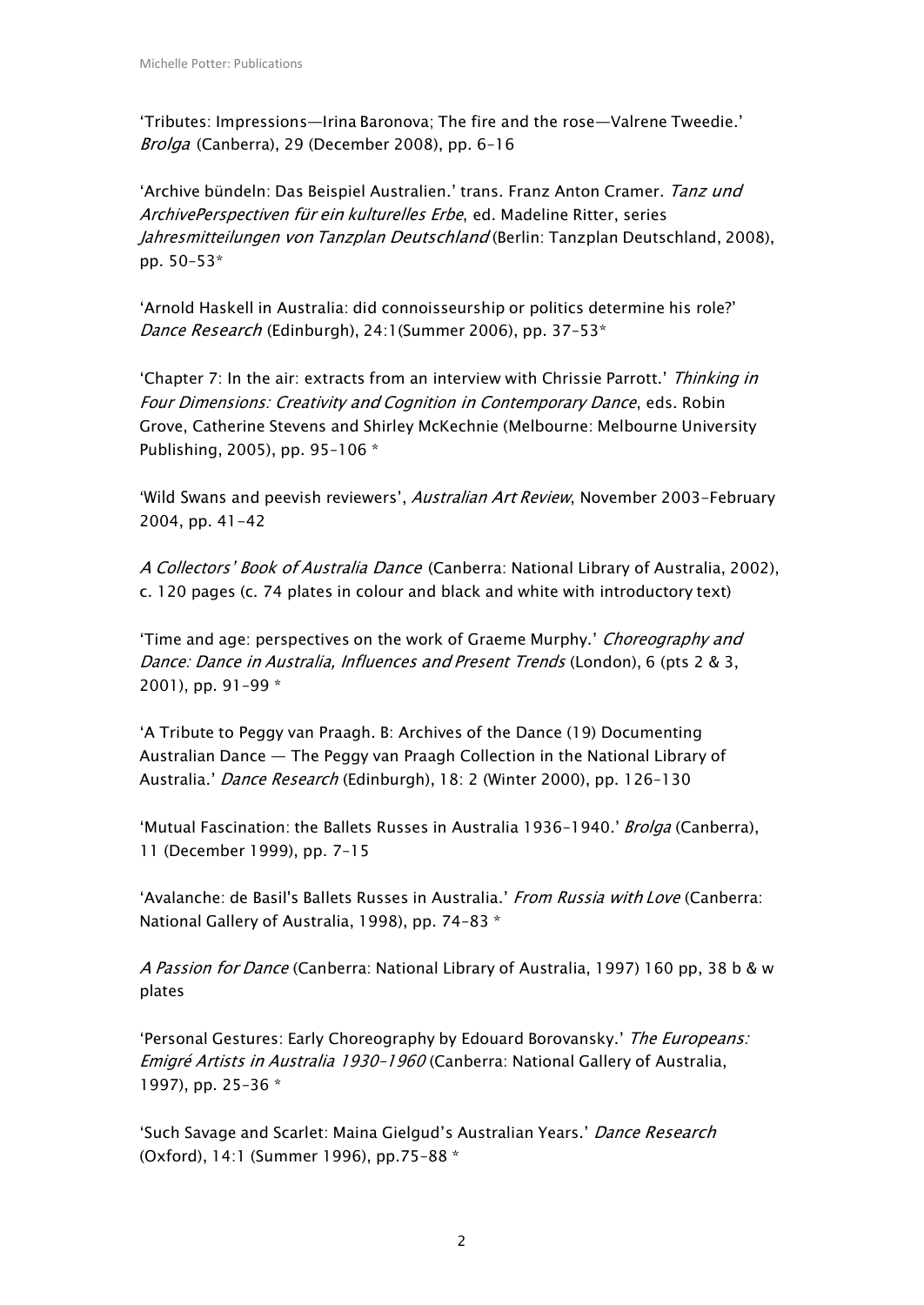'Making Australian Dance: Themes and Variations.' Voices, (Canberra), Vol. 6 (No. 2, Winter 1996), pp. 10–20

'Technology for Archives and Documentation: The "Progressive" Model Has Its Problems.' Is Technology the Future for Dance: The Green Mill Dance Project Papers, 1995. Ed. Hilary Trotter. (Canberra: Ausdance, 1996), pp. 113–116

'Spatial Boundaries: Sidney Nolan's Ballet Designs.' Brolga (Canberra), 3 (December 1995), 53–67

'A Strong Personality and a Gift for Leadership: Hélène Kirsova in Australia.' Dance Research (Oxford), 13 (No. 2, Autumn 1995), pp. 62–76

'Growing in Australian Soil: An Interview with Graeme Murphy Recorded by Hazel de Berg in 1981.' Edited and introduced by Michelle Potter. Brolga (Canberra), 1 (December 1994), pp. 18–29

'Manipulating the Narrative: Perspectives on the Work of Graeme Murphy.' Dance and Narrative: The Green Mill Dance Project Papers 1994. Ed. Hilary Trotter. (Canberra: Ausdance, 1994), pp. 55–59

'Archiving the Evanescent: Dance Collections and Australia.' Voices (Canberra), 3 (No. 3, Spring 1993), pp. 95–106

'De Basil in Australia: Publicity and Patronage.' Dance Research (Oxford), 11 (No. 2, Autumn 1993), pp. 16–26

'A License to Do Anything: Robert Rauschenberg and the Merce Cunningham Dance Company.' Dance Chronicle (New York), 16 (No. 1, 1993), pp. 1–43\*

'Dance Archives in Australia: The Unique Material of the National Library.' Dance Research (Oxford), 10 (No. 2, Autumn 1992), pp. 109–20

Kira Bousloff: Founder of the West Australian Ballet. Russians in Australia No. 14. (Melbourne: Department of Germanic Studies and Russian, University of Melbourne, 1991) 31 pp; 15 b & w plates \*

A Full House: The Esso Guide to the Performing Arts Collections of the National Library of Australia (Canberra: National Library of Australia, 1991), 179 pp; 35 b & w plates)

'Designed for Dance: The Costumes of Léon Bakst and the Art of Isadora Duncan.' Dance Chronicle (New York), 13 (No. 2, 1990), pp. 154-69\*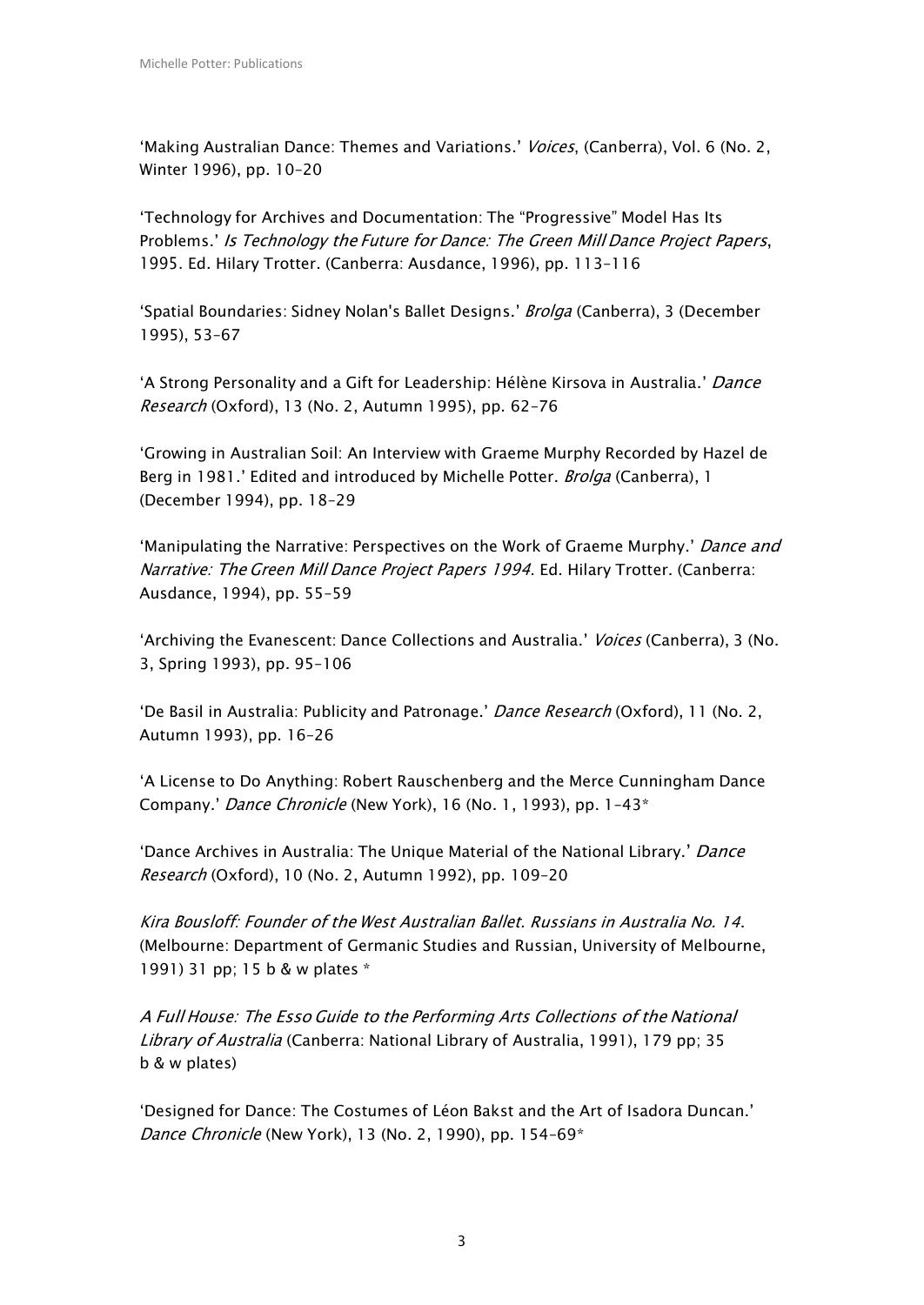'The Dancer Speaks: Oral History Archives and the Dance Historian.' Papers of the 5th Hong Kong International Dance Conference, II (1990), pp. 179–198

'Researching Dance History in Australia: A Case Study.' The Needs and Functions of a National Dance Research Centre. Occasional Paper No.9, (Department of English, Australian Defence Force Academy, University of NSW, Canberra, 1988), pp. 20–24

## Program features

'Rudolf Nureyev.' Program note for Teatro all Scala, Brisbane season, 2018.

'Note [Quintett]', article for Sydney Dance Company's Frame of Mind Australian season, 2015

'An American Dream', article for American Ballet Theatre's Australian season, 2014

'The Bolshoi Ballet: big, bravura dancing', article for the Bolshoi Ballet's Australian season, 2013

'Giselle: ballet at the crossroads', article for the Paris Opera Ballet's Australian season, 2013

'In pursuit of perfection', article for the Paris Opera Ballet's Australian season, 2009

'Notes on Nutcracker: the drama of Clara's life', article for the Australian Ballet's Nutcracker season, 2009

'Afternoon of a Faun', article for the Australian Ballet's French Connections season, 2008

'The Ballets', article for the Australian Ballet's *Jerome Robbins, a celebration* season, 2008

'Nothing is forever?' article for the Paris Opera Ballet's Australian season, 2007

'Growing up in Beauty', article for the Australian Ballet's Sleeping Beauty season, 2005

'Jiri Kylian: gift giver', article for the Australian Ballet's Jiri season, 2005

'White, women and the world of ballet', article for the Australian Ballet's White season, 2005

'Intoxicating visions', article for the Australian Ballet's La Sylphide season, 2005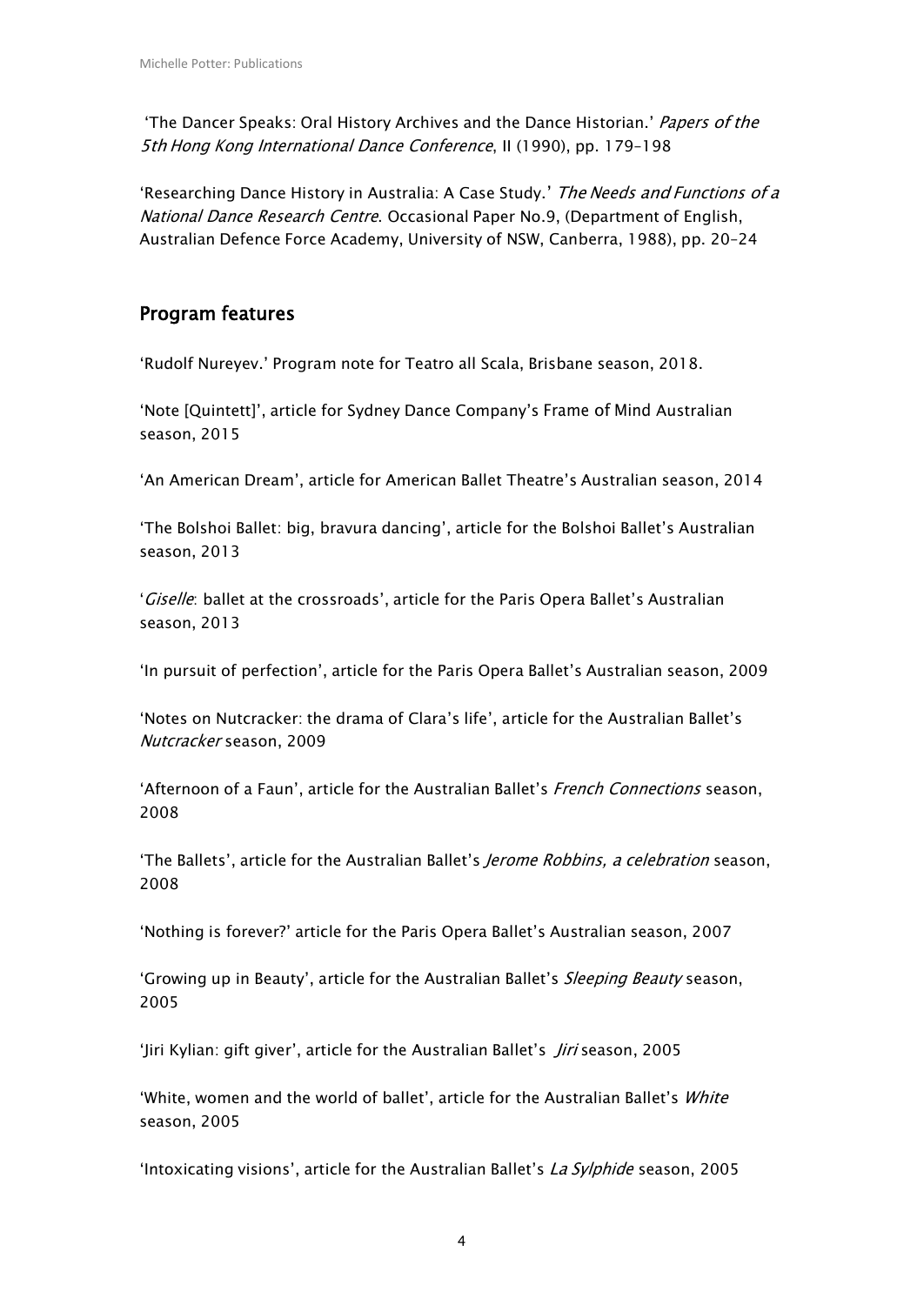'Do you know Swan Lake?' article for the Australian Ballet's Swan Lake season 2004; reprinted in the international tour program, Cardiff and London, 2005

'Classic men', article for the Australian Ballet's Red, Hot and New season, 2004

'Stephen Baynes: the man and his art', article for the Australian Ballet's Southern Lights season, 2004

'Serenade', 'Agon' articles for the Australian Ballet's Mr B. season, 2004

'The fairytale of Meryl's life' article for the Australian Ballet's Wild Swans season, 2003

'Plastic space', article for the season of Garry Stewart's Thwack! Melbourne Festival, October 1999

## Articles in National Library of Australia News and The National Library Magazine

'Tutu.' The National Library of Australia Magazine (June 2016), pp. 2 6

'Undercover designs'. The National Library Magazine (March 2015), pp. 20 23

'Australians abroad. The ballet designs of Sidney Nolan and Arthur Boyd.' The National Library of Australia Magazine (December 2011), pp. 21–23

'Oceanic accomplishments in choreography.' The National Library of Australia Magazine (December 2010), pp. 18–23

'Madame Ballet.' National Library of Australia News (April 2006), pp. 3−6

'Challenging perceptions.' National Library of Australia News, December 2005, pp. 12–14

'Mir iskusstva: Serge Diaghilev's art journal.' National Library of Australia News, July 2005, pp. 3–6

'The papers of Ivy Schilling.' National Library of Australia News, February 2005, pp. 12–14

'Australia Dancing in the world.' National Library of Australia News, November 2004, pp. 11–14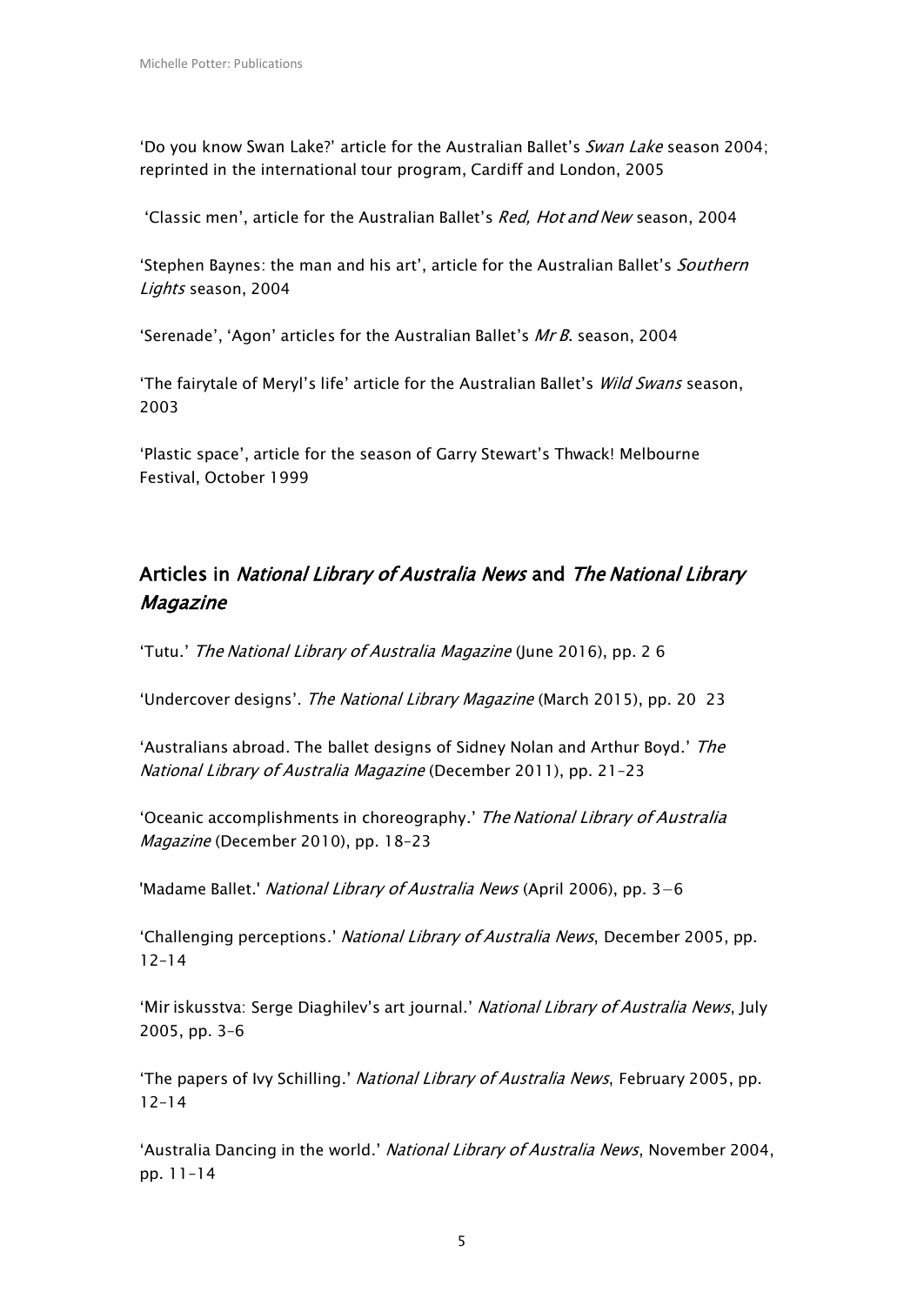'Memories of moments.' National Library of Australia News, May 2004, pp. 29–31

'Corroboree.' National Library of Australia News, March 2004, pp. 11–14

'As light as air: decorative dancing.' National Library of Australia News, February 2004, pp. 3–6

'Terra Australis.' National Library of Australia News, October 2003, pp. 7–10

'Ballet Rambert creates a splash.' National Library of Australia News, December 2002, pp. 12–14

'A dash of Helpmann.' National Library of Australia News, October 2002, pp. 3–6

'Inspiring mentors: Valrene Tweedie and Laurel Martyn.' National Library of Australia News, July 2002, pp. 7–10

'The Armidale summer schools.' National Library of Australia News, April 2002, pp. 15–18

'Life Blood: Don Asker and the Human Veins Dance Theatre.' National Library of Australia News, March 2002, pp. 12–15

'Giving a voice to dance.' National Library of Australia News, October 2001, pp. 14– 16

'Getting together: the Bangarra Dance Theatre and the Australian Ballet.' National Library of Australia News, August 2001, pp. 3-6

'Boro's Ballet: the making of an Australian ballet, 1939-1961.' National Library of Australia News, July 2001, pp. 3–6

'Dancing on the web.' National Library of Australia News, April 2001, pp. 11–14

'Dance in letters: the correspondence of Algeranoff.' National Library of Australia News, January 2001, pp. 11–14

'Every picture tells a story.' National Library of Australia News, December 2000, pp. 7–10

'A dancer's dream: Hélène Kirsova and the development of Australian dance.' National Library of Australia News, August 2000, 3–6

'Documenting Australian dance: Paul Mercurio and the Australian Choreographic Ensemble.' National Library of Australia News, March 2000, 3–6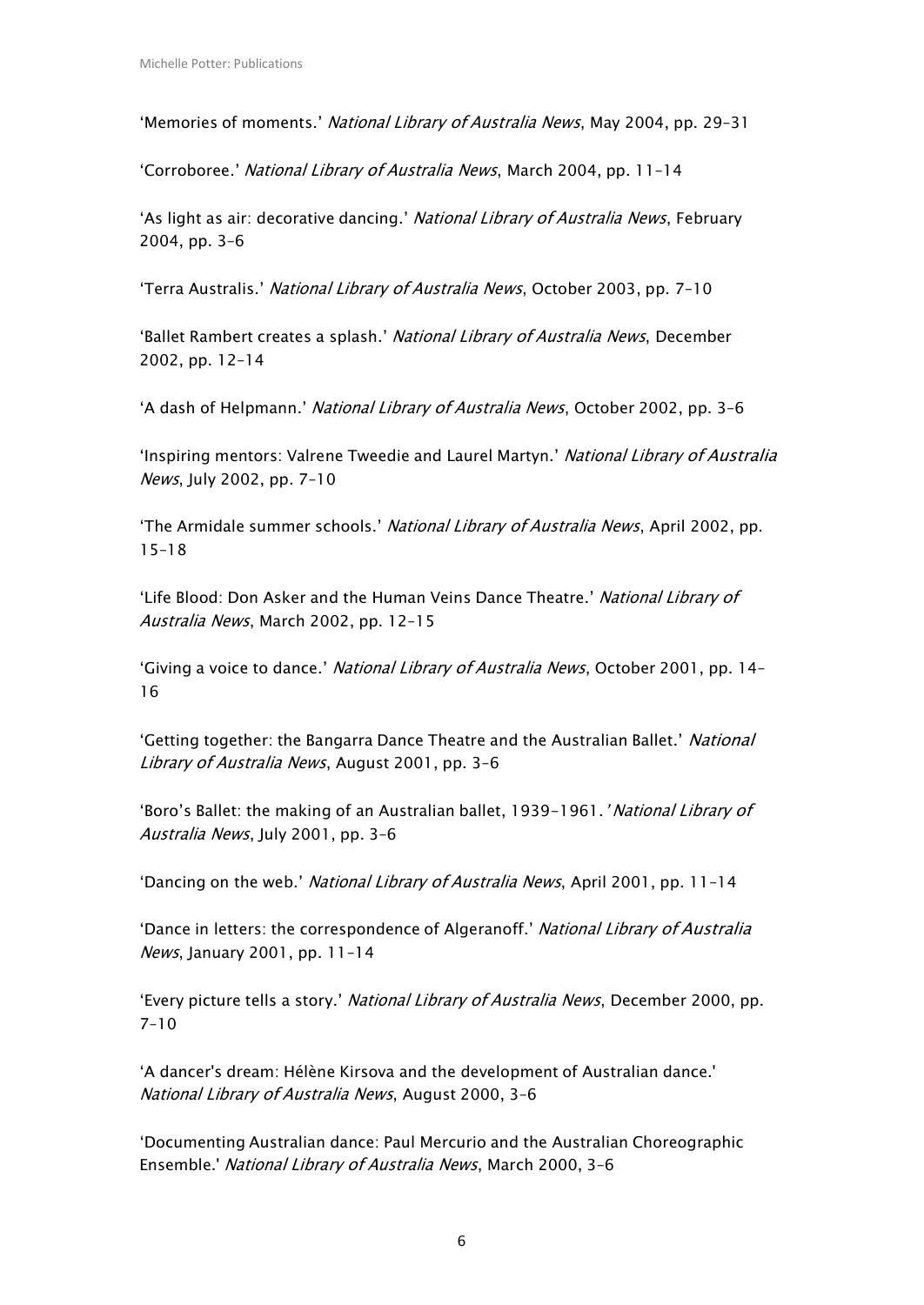'Documenting Australian Dance: Walter Stringer's dance photography.' National Library of Australia News, February 2000, 18-21

'Documenting Australian Dance: the Peggy van Praagh Collection.' National Library of Australia News, January 2000, 7–10

'This beautiful cultural desert.' National Library of Australia News, February 1999, 3-6

'A Passion for Dance.' National Library of Australia News, August 1997, pp. 3–6

'Dance People Dance.' National Library of Australia News, April 1997, pp. 17–21

'Paige Gordon: observing life in Canberra and beyond.' Canberra Arts: National Library of Australia News, March 1997, pp. 54-56

'The Ballets Russes in Australia: Max Dupain's photographic record.' National Library of Australia News, January 1995, pp. 17–21

'Régis Lansac: a photographer with theatrical flair.' National Library of Australia News, September 1994, 7–10

'The Geoffrey Ingram Archive of Australian Ballet.' National Library of Australia News, September 1993, 11–13

Book reviews (see also Tag: Book reviews on Michelle Potter…on dancing)

'Weighty record of our national ballet: Luminous' (Melbourne: The Australian Ballet, 2011). The Canberra Times, 20 December 2011, Arts p. 8.

'Dancing round a few home truths': The Ballets Russes in Australia and Beyond; by Mark Carroll (ed.) (Adelaide: Wakefield Press, 2011). The Canberra Times, 10 September 2011, p. 24.

'Dancing onto our bookshelves': Australia Dances: Creating Australian Dance 1945‒ 1965 (Adelaide: Wakefield Press, 2010). The Canberra Times, 2 August 2010, Times2, p. 10

'A ballerina remembers': Irina Baronova: life and love; by Irina Baronova. Dance Chronicle, 30 (No. 1, 2007), pp. 139-140.

'Gertrud Bodenwieser in Vienna and Australia'. Dance Chronicle, Vol. 24 (No. 1, Tribute to Ivor Guest 2001), pp. 129-131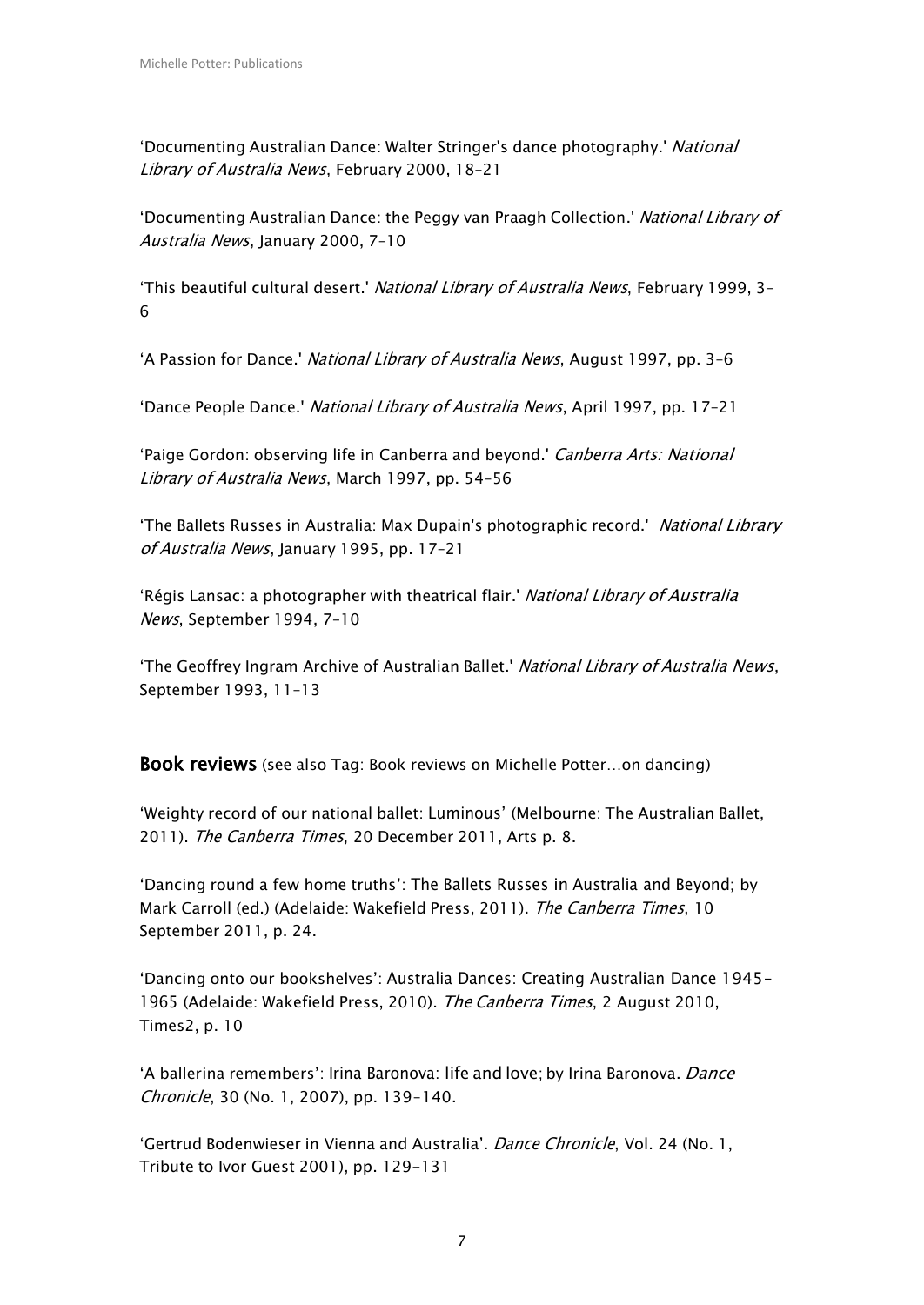'Merce Cunningham, a Lifetime in Art': Merce Cunningham: fifty years; by David Vaughan. Dance Chronicle, Vol. 21 (No. 2, 1998), pp. 339-342

'Writing about Merce'. Merce Cunningham: dancing in space and time; by Richard Kostelanetz. Dance Chronicle, Vol. 17 (No.1, 1994), pp. 107-110

## Entries in Encyclopediae and Dictionaries of Dance

'Ballet since 1940' and 'Designing for dance' in John Whiteoak and Aline Scott-Maxwell (eds), Currency Companion to Music and Dance in Australia (Sydney: Currency House, 2003)

'Australian Ballet', 'Kathleen Gorham', 'Meryl Tankard' in Selma Jeanne Cohen (ed.), International Encyclopedia of Dance (New York: Oxford University Press, 1998)

'Alexandre Benois', 'Giorgio de Chirico', 'Michel Larionov', 'Henri Matisse', 'Pablo Picasso' in Martha Bremser (ed.), *International Dictionary of Ballet* (Detroit : St James Press, 1993)

### Shorter articles and reviews

Over 1,000 reviews, feature articles and smaller communications for magazines, journals, theatre programs and newspapers in both print and online formats. These shorter articles have been published in The Age, The Australian, Australian Art Review, Australian Book Review, Ballet.co, Ballet News, Brolga, The Bulletin, The Canberra Times, Current News from the Library for the Performing Arts (enewsletter), DanceTabs, Dance Australia, Dance Chronicle, Dance Forum, Dance Research, Journal of the Australian Society of Archivists, Limelight, Michelle Potter…on dancing (website), Muse, Museum National, Queensland Performing Arts Centre (website), The Sydney Morning Herald and Voices.

### Non print: Video/DVD productions

The Australian Ballet: Opening Act, 1962-1972 (National Film and Sound Archive and the National Library of Australia, 2002)

Boro's Ballet: The Making of an Australia Ballet 1939-1961 (National Film and Sound Archive and the National Library of Australia, 2001)

The Ballets Russes in Australia: An Avalanche of Dancing, 1936-1940 (National Film and Sound Archive and the National Library of Australia, 1999)